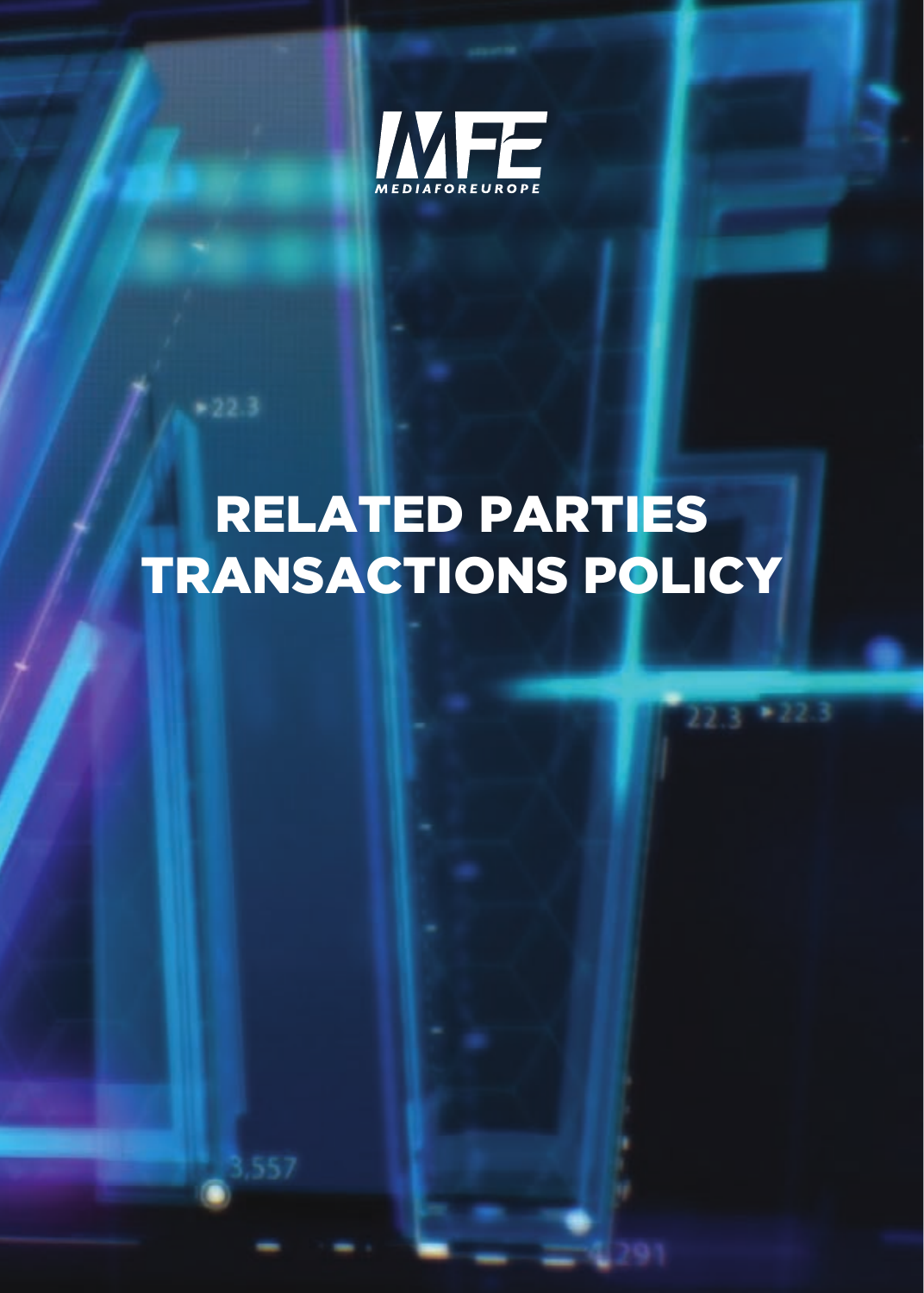

# RELATED PARTIES TRANSACTIONS POLICY

Introduced by a resolution of the Board of Directors Introduced by a resolution of the Board of Directors of Mediaset N.V. on 28 September 2021 of Mediaset N.V. on 28 September 2021and amended by a resolution of the Board of Directors of MFE-MEDIAFOREUROPE N.V. (formerly named Mediaset N.V.) on 21 December 2021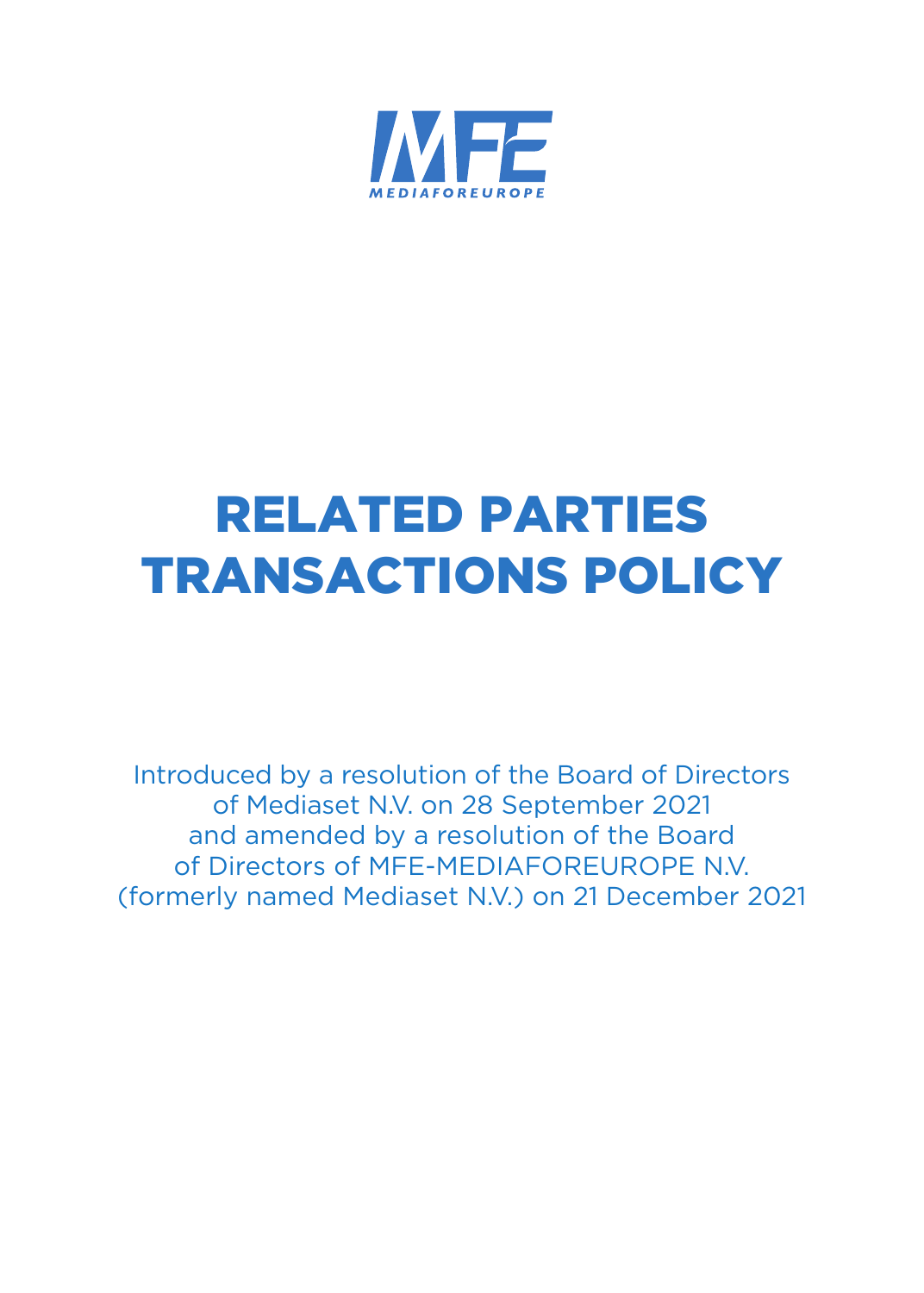# CONTENT

| 1.        |                                                |          |
|-----------|------------------------------------------------|----------|
| 2.        |                                                |          |
| 3.        |                                                |          |
| 4.        |                                                |          |
| 5.        |                                                |          |
| 6.        |                                                |          |
| Annex I   |                                                |          |
|           | SECTIONS 2:167 UP TO AND INCLUDING 2:170 DCC   | 10       |
|           | Article 2:167 DCC                              | 10       |
|           | Article 2:168 DCC                              | $1 \cap$ |
|           | Article 2:169 DCC                              | 10       |
|           | Article 2:170 DCC                              | 11       |
| Annex II  |                                                |          |
|           | RELATED PARTIES UNDER INTERNATIONAL ACCOUNTING | 12       |
|           | STANDARDS (IAS) 24<br>IAS 24.9                 | $12^{1}$ |
|           | IAS 24.11                                      | 13       |
|           |                                                |          |
| Annex III | NOTICE OF RELATED PARTY TRANSACTION            | 14       |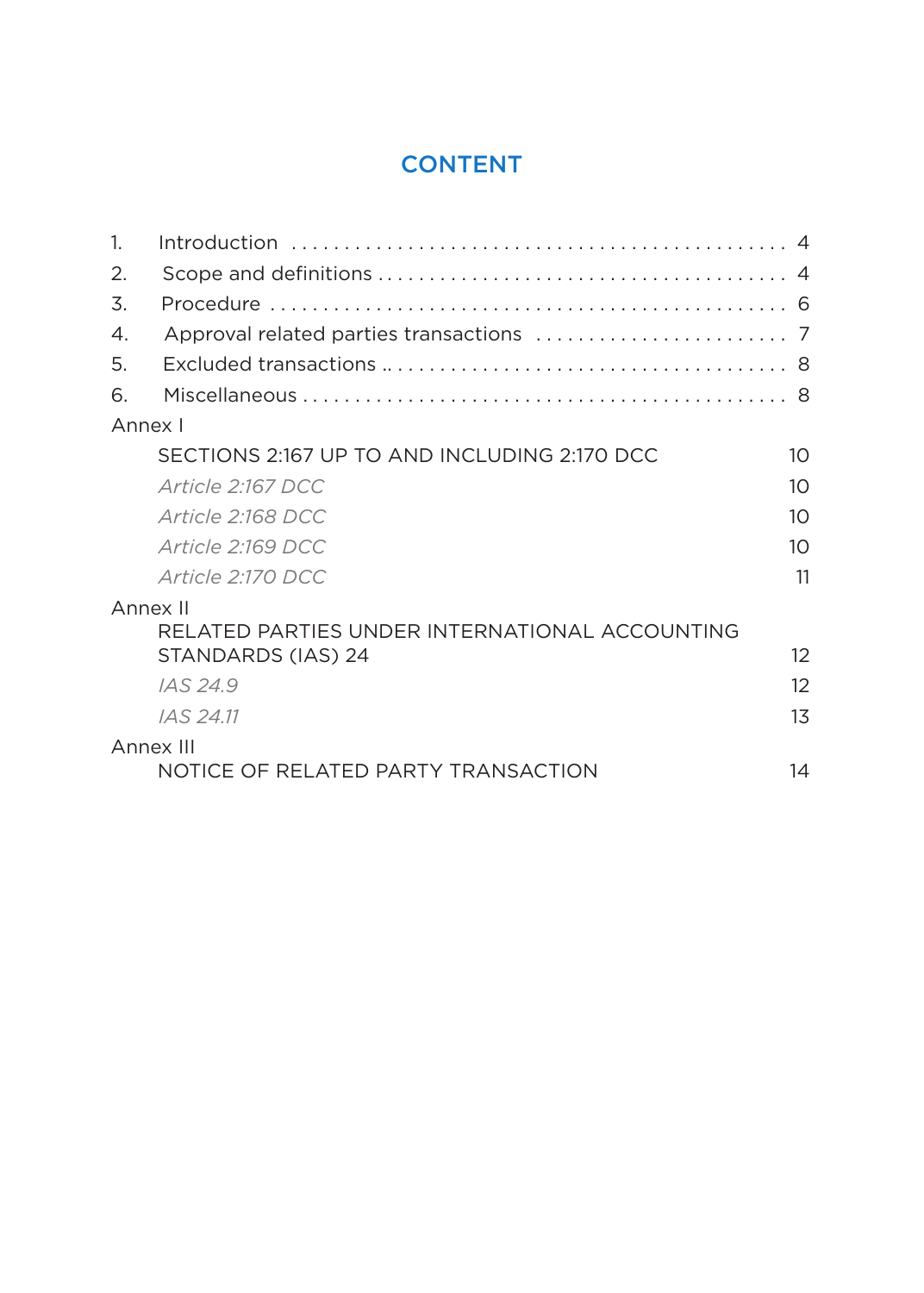## 1. INTRODUCTION

1.1 Transactions with Related Parties (as defined below) may cause prejudice to the Company (as defined below) and its shareholders, as they may give the Related Party the opportunity to appropriate value belonging to the Company. In the light of these provisions, the Company has adopted this policy on Related Party Transactions (as defined below).

1.2 The purpose of this policy is to assist the Board of Directors in reviewing, approving and ratifying Related Party Transactions. This policy is intended to supplement, and not to supersede, the Company's other policies that may be applicable to or involve transactions with related parties.

1.3 This policy is complementary to the conflict of interest provisions under Dutch law, the Dutch Civil Code (the DCC), the Dutch Corporate Governance Code, the articles of association of the Company and the regulations of the Board of Directors.

1.4 This policy applies to each Related Party Transaction as well as any material changes to an existing Related Party Transaction, except for excluded transaction pursuant to article 5.

1.5 Members of the Board of Directors and Key Personnel are under the obligation to follow the process outlined by this policy under the below circumstances.

### 2. SCOPE AND DEFINITIONS

2.1. This policy applies to any Related Party Transaction (as defined below), with the proviso that Excluded Transactions (as defined below) will not qualify as a Related Party Transaction.

2.2.In this policy, the following terms have the meaning described thereafter:

(a)Board of Directors means the board of directors of the Company;

(b)Close Family Member means any child, stepchild, parent, stepparent, spouse, sibling, step-sibling, mother-in-law, father-inlaw, son-in-law, daughter-in-law, brother-in-law or sister-in-law of the individual, and any person (other than a tenant or employee) sharing the household of the individual;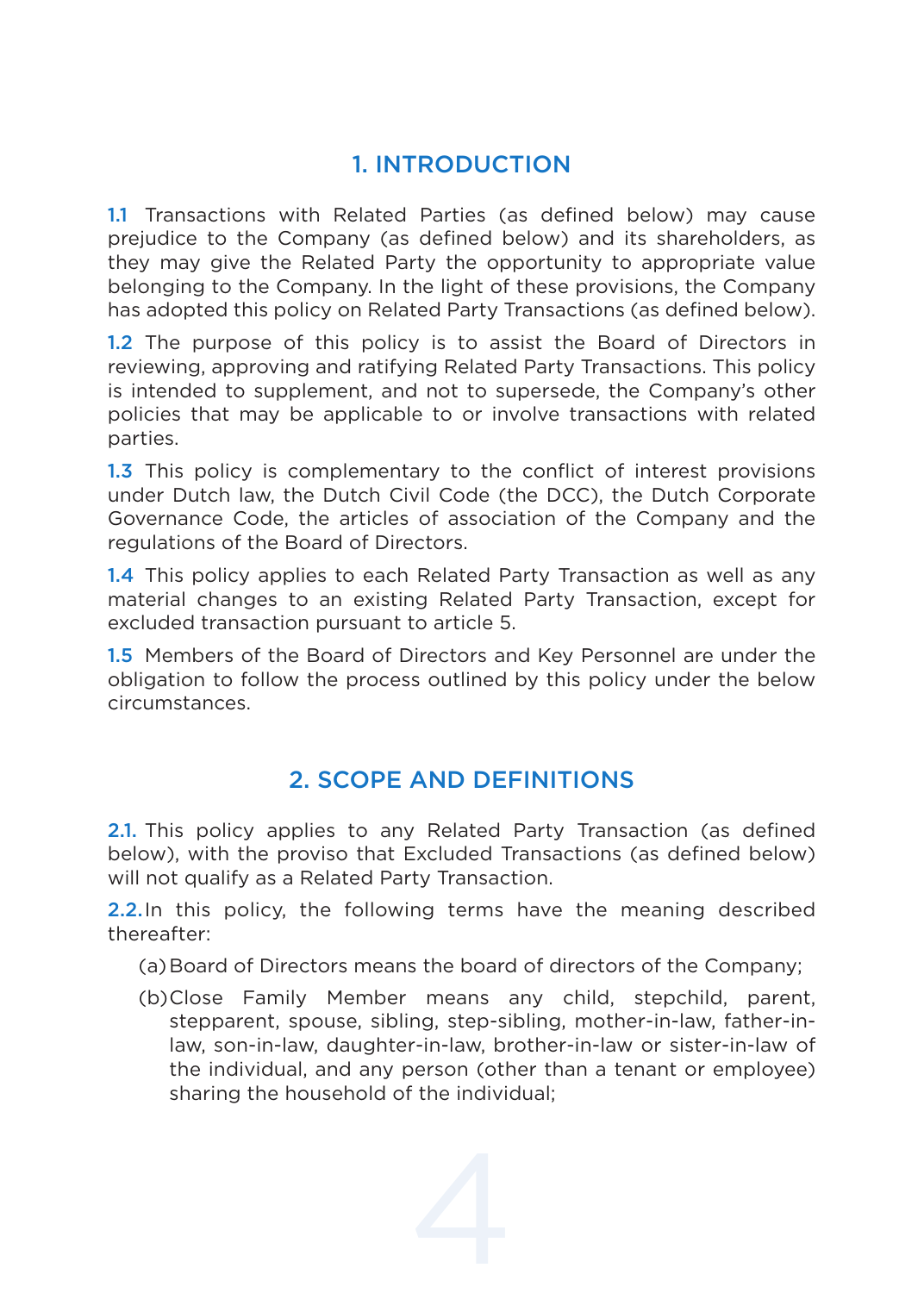- (c) Company means MFE-MEDIAFOREUROPE N.V.;
- (d)Excluded Transactions means Transactions as referred to in Article 5 of this policy;
- (e) Key Personnel means any individual having authority and responsibility for planning, directing and controlling the activities of the Company.
- (f) Material Related Party Transaction means a Transaction with a Related Party whereby (i) the information about the Transaction is inside information as set out in Article 7 (1) Regulation (EU) No 596/2014 of the European Parliament and of the Council of 16 April 2014 on market abuse, and (ii) the Transaction is not concluded in the ordinary course of business of the Company or not concluded on normal market terms;

(g)Related Party means:

- (i) a legal entity (or legal entities) or individual(s) who (jointly) legally or beneficially holds at least 10% of the shares and/or depositary receipts thereof in the issued share capital of the Company from time to time;
- (ii) a member of the Board of Directors;
- (iii) any Key Personnel;
- (iv) any Close Family Member of (i) a member of the Board of Directors or (ii) a Key Personnel;
- (v) any nominee for appointment as member of the Board of Directors and any Close Family Member of such nominee; and
- (vi) other legal entities or individuals who are regarded as related parties in International Accounting Standards (IAS) 24 (as it reads from time to time - the provision as its reads on the day of establishment of this policy set out in Annex II for reference).
- (h)Related Parties Transactions means a Transaction with between the Company and a Related Party;
- (i) Related Parties Transactions Committee means the related parties transactions committee;
- (j) Subsidiary: a subsidiary within the meaning of section 2:24a of the Dutch Civil Code;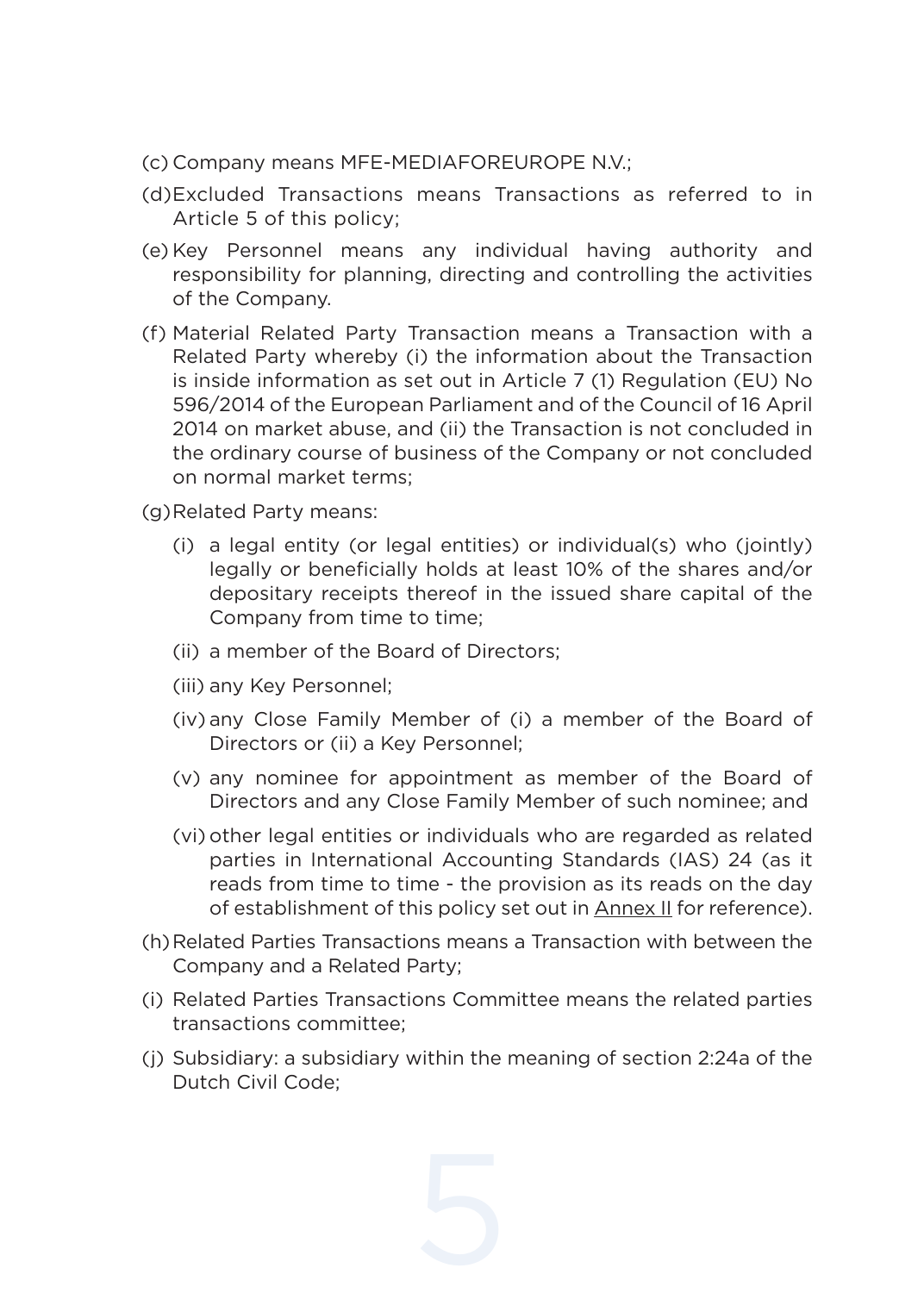(k)Transaction: any legal relationship (*rechtsverhouding*) of any nature, including but not limited to financial transactions, arrangements of any series of recurring transactions, indebtedness, guarantees, employment agreements and consultancy agreements as well as the termination or waiver of rights under, or amendment to, any transaction, agreement or arrangement, all in the broadest sense.

2.3 For the purposes of this policy a Related Party Transaction entered into by a Subsidiary of the Company shall be considered a Transaction entered into by the Company. The provisions of this policy are not applicable to the Transactions between Subsidiaries.

## 3. PROCEDURE

- 3.1 In the event of a (potential) Material Related Party Transaction:
	- (a) that Transaction must be submitted for prior approval by the Board of Directors; and
	- (b)to the extent required by law or regulation, a public announcement must be made by the Company at the latest at the conclusion of the Transaction.

For the avoidance of doubt, this policy does not require Excluded Transactions to be submitted for approval by the Board of Directors.

3.2.It is the responsibility of each of the members of the Board of Directors and Key Personnel, whether or not involved in a proposed Related Party Transaction, and the internal function of the Company from time to time responsible for the transaction at stake, to promptly notify the Secretary of the Board of Directors upon becoming aware of any Material Related Party Transaction involving the Company and a Related Party.

3.3.The submission for approval as referred to under 3.1 above shall be made by way of the notice, attached to this policy as Annex III, and shall include a complete description of the (potential) Material Related Party Transaction including:

- the name of the Related Party and the basis on which the person is a Related Party;
- the Related Party's interest in the Transaction with the Company, including the Related Party's position(s) or relationship(s) with, or ownership in, a firm, corporation, or other legal entity that is a party to, or has an interest in, the relevant Transaction;

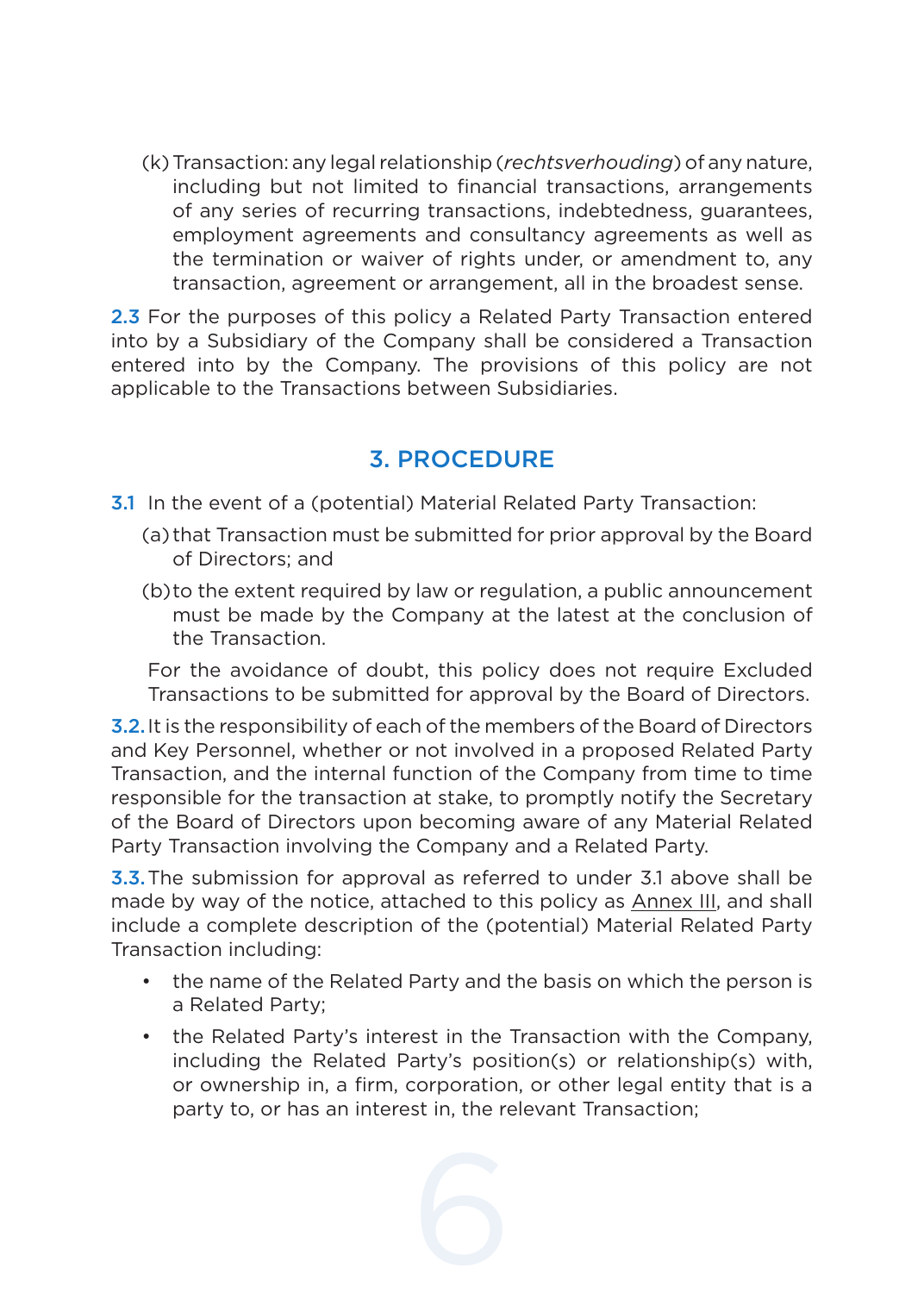- indication of the value of the amount involved in the relevant Transaction;
- indication of the value of the amount of the Related Party's interest in the Transaction, which shall be computed without regard to the amount of profit or loss; and
- any other information regarding the Transaction or the Related Party in the context of the relevant Transaction that could be material to investors in light of the circumstances of the particular Transaction.

# 4. APPROVAL RELATED PARTY TRANSACTIONS

4.1 When reviewing the envisaged Material Related Party Transaction, the Board of Directors shall consider all relevant facts and circumstances, including without limitation the commercial reasonableness of the terms, the benefit and perceived benefit, or lack thereof, to the Company, opportunity costs of alternate transactions, the materiality and character of the Related Party's direct or indirect interest, and the actual or apparent conflict of interest of the Related Party. The Board of Directors may decide, upon review of all relevant information, that the Transaction does not constitute a Material Related Party Transaction, and thus no further review is required under this policy.

4.2 The entering by the Company into a Material Related Party Transaction requires prior approval of the Board of Directors, which approval includes the affirmative vote of the majority of Directors.

4.3 A member of the Related Parties Transactions Committee may not participate in deliberating or decision-making within the Related Parties Transactions Committee and the Board of Directors with respect to a Related Party Transaction where he or she qualifies as a Related Party.

4.4 To the extent a Transaction qualifies as a Material Related Party Transaction, the Related Parties Transactions Committee shall provide the Board of Directors with a non-binding opinion, before such transaction is entered into, in order to allow the Board of Directors to take a decision on the transaction.

4.5 All Related Party Transactions between the Company and individuals or legal entities who hold directly or indirectly at least (i) 10% of the issued and outstanding shares in the Company or (ii) 10% of the exercisable voting rights in the Company must be agreed on terms that are customary in the market.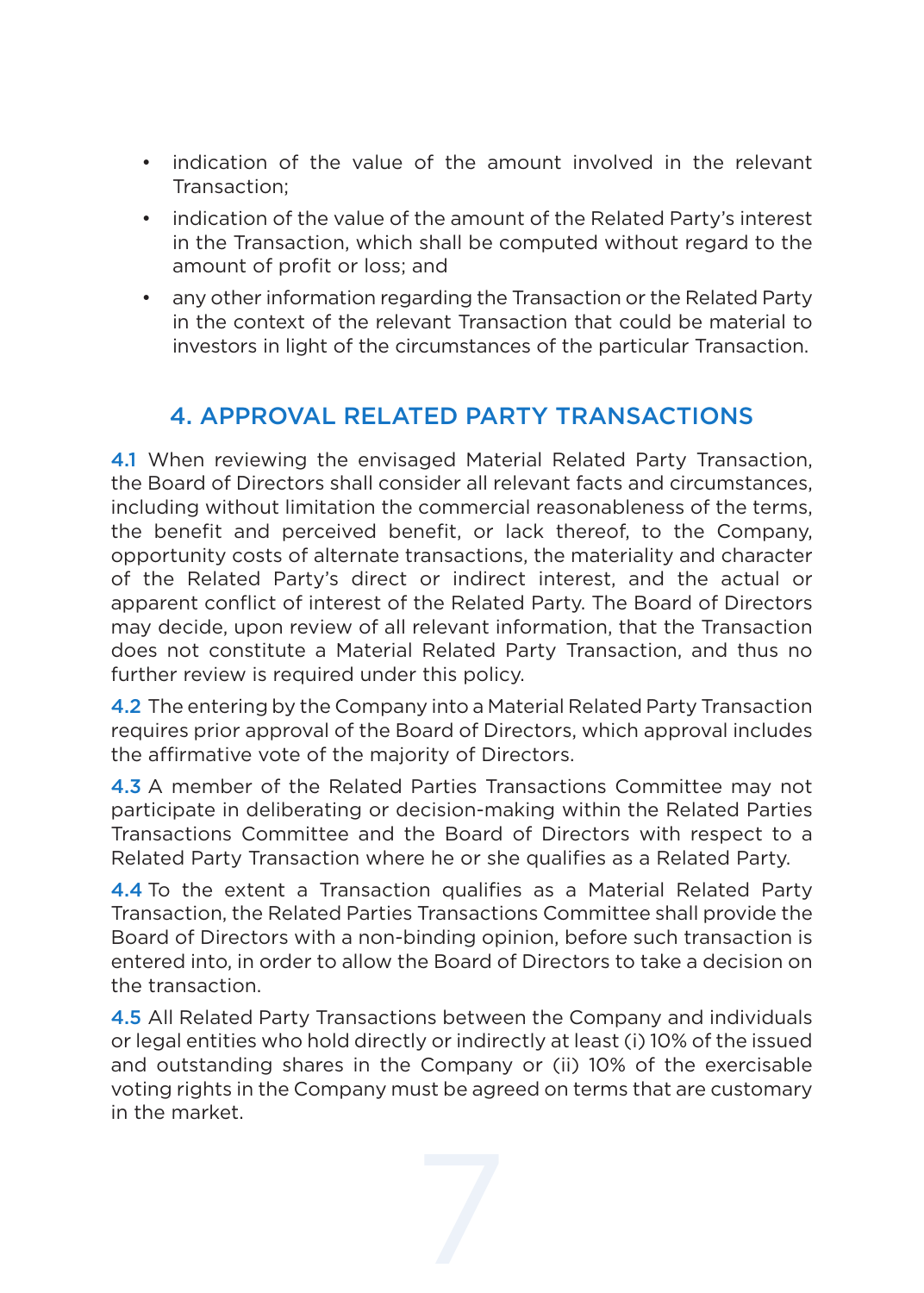## 5. EXCLUDED TRANSACTIONS

5.1. The procedural rules established by the provisions of this policy are not applicable to the following transactions:

- (a)Transactions between the Company and Subsidiaries;
- (b)Transactions which, taken separately but carried out with the same Related Party and homogeneous, over a period of twelve months, have a combined value of not more than (i) EUR 300,000.00 (three hundred thousand) if the counterpart is a single individual and (ii) EUR 500,000.00 (five hundred thousand) if the counterpart is a legal entity;
- (c) Transactions regarding the remuneration of directors or certain elements of their remuneration awarded or due in accordance with Article 135 DCC;
- (d)Transactions offered to all shareholders on the same terms, where the equal treatment of all shareholders and the protection of the interests of the Company and its related business are ensured.

5.2 With respect to transactions under 5.1 (B) it should be noted that the Board of Directors has determined that the Transactions are deemed to be in ordinary course of business and concluded on normal market terms and thus are excluded from this policy.

5.3 The Related Parties Transactions Committee will conduct a review of the Related Party Transactions entered into by the Company which do not qualify as Material Related Party Transactions on the basis of quarterly reports made available to the Related Parties Transactions Committee.

# 6. MISCELLANEOUS

6.1 Any violation of this policy can lead to disciplinary action, up to and including termination of employment or function.

6.2 The Company is entitled to report to the appropriate authorities any violations of this policy that involve illegal behaviour. Exceptions from this policy are not admissible.

6.3 This policy is not intended to conflict with any applicable law, including any provisions of the DCC on (potential) conflicts of interest. If an applicable law conflicts with this policy or contains more stringent requirements, the Company and the relevant person shall comply with the law.

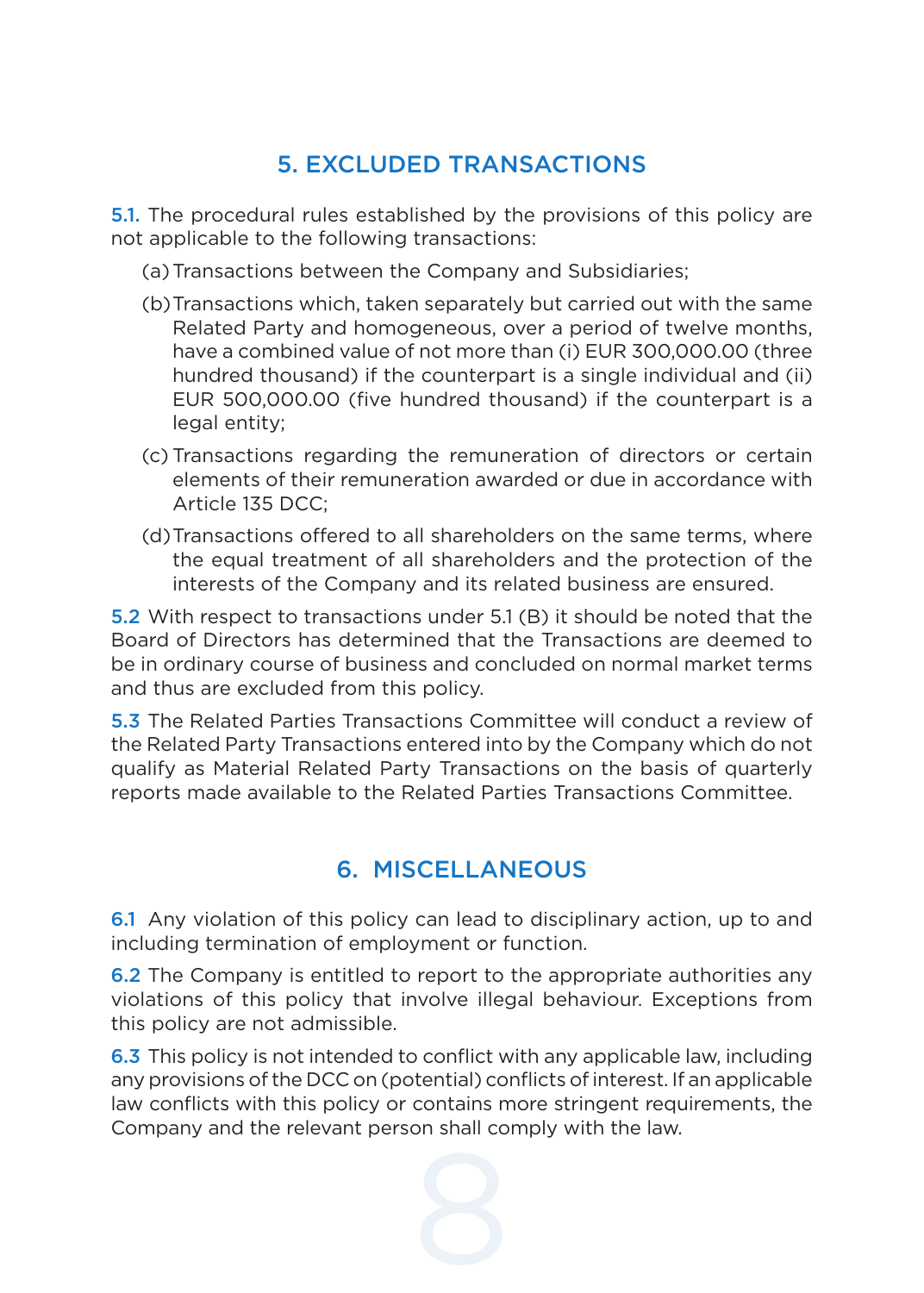6.4 Related Party Transactions shall be disclosed to the extent required under Dutch law, the Dutch Corporate Governance Code, applicable accounting standards or other applicable Dutch regulations. For the avoidance of doubt, the review or approval of a Transaction pursuant to this policy does not necessarily imply that such Transaction is required to be disclosed.

6.5 The Related Parties Transactions Committee shall review and reassess the adequacy of this policy regularly and recommend any proposed changes to the Board of Directors for approval.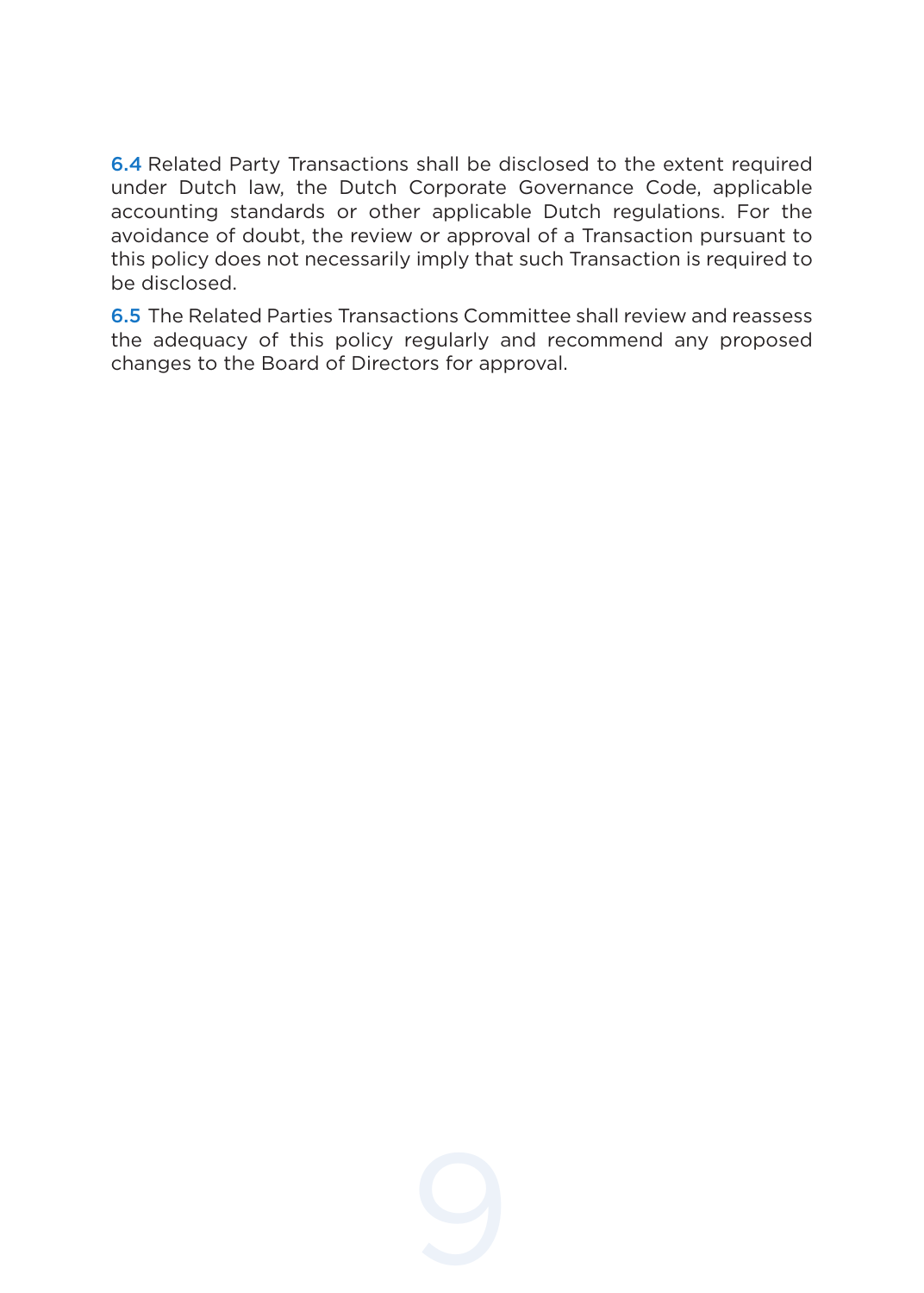## Annex 1

## SECTIONS 2:167 UP TO AND INCLUDING 2:170 DCC

#### Article 2:167 DCC

- 1. This Section applies to companies whose shares or depositary receipts issued for its shares with the cooperation of such company are admitted to trading on a regulated market as referred to in Article 1:1 of the Financial Supervision Act (*Wet op het financieel toezicht*).
- 2. In this Section related party has the same meaning as in the standards which have been adopted by the International Accounting Standards Board and approved by the European Commission.
- 3. A transaction shall be deemed material, if:
	- (a) the information qualifies as inside information as referred to in Article 7 of Regulation (EU) No. 596/2014 of the European Parliament and of the Council of 16 April 2014 on market abuse; and
	- (b)it was entered into between the company and a related party, including in any event:
		- (i) one or more shareholders who alone or together represent at least one-tenth of the issued share capital;
		- (ii) a director of the company; or
		- (iii)a supervisory board member of the company.
- 4. Non-material transactions with the same related party that have been concluded in the same financial year are aggregated for the purposes of Article 169(1) to (4), inclusive.

#### Article 2:168 DCC

For transactions entered into in the ordinary course of business and concluded on normal market terms the supervisory board or, if Article 129a applies, the board shall establish an internal procedure to periodically assess whether these conditions are fulfilled.

#### Article 2:169 DCC

1. No later than the time of the conclusion of the transaction a company shall publicly announce any material transaction with a related party which is not entered into in the ordinary course of business and not concluded on normal market terms.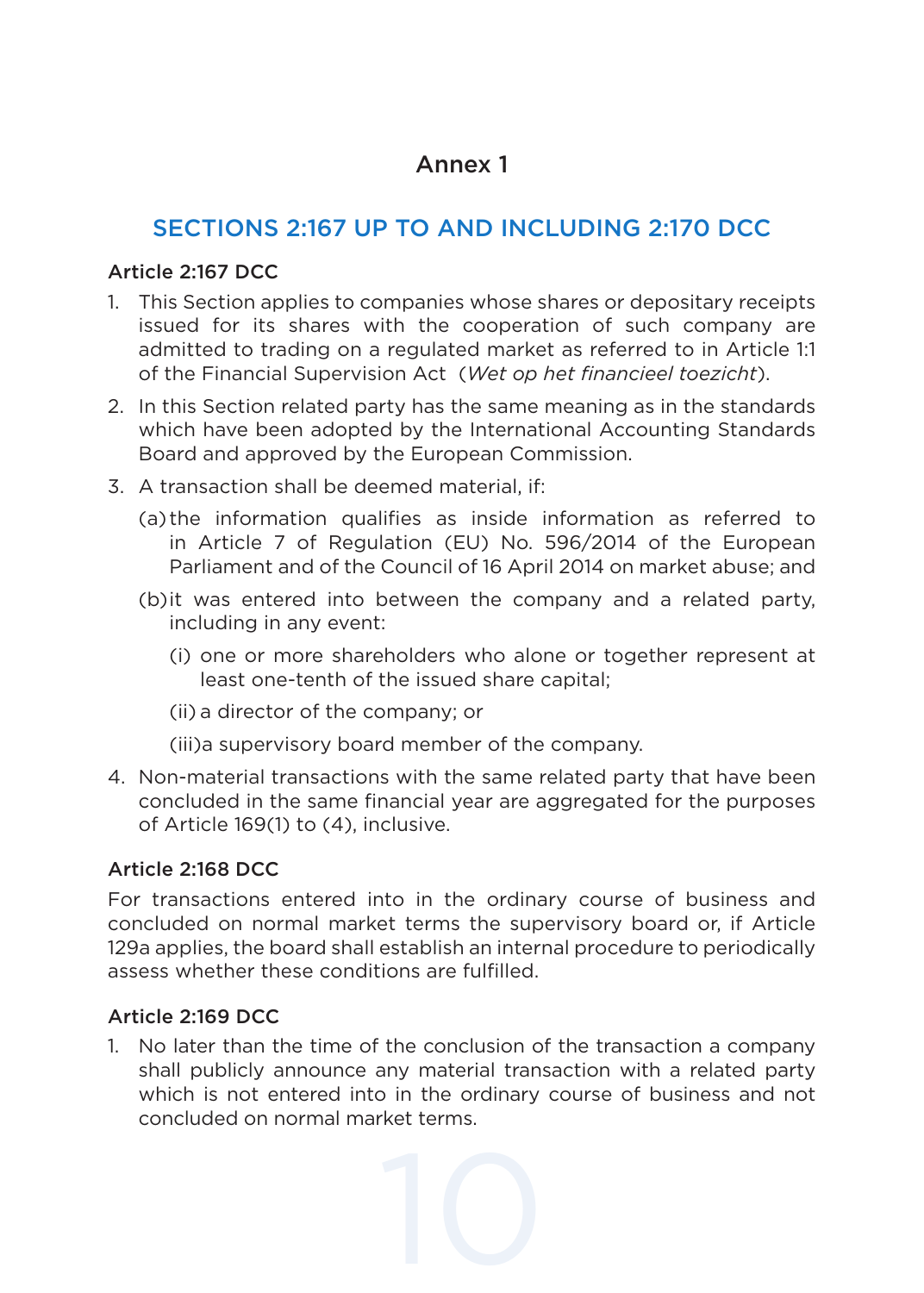- 2. The announcement shall contain at least information on:
	- (a) the nature of the related party relationship;
	- (b)the name of the related party;
	- (c) the date of the transaction;
	- (d)the value of the transaction; and
	- (e) other information necessary to assess whether or not the transaction is fair and reasonable from the perspective of the company and of the shareholders who are not related parties.
- 3. Material transactions with a related party which are not entered into in the ordinary course of business and concluded on normal market terms, must be approved by the supervisory board or, if Article 129a applies, by the board. If the company has no supervisory board or Article 129a does not apply, the transactions must be approved by the general meeting.
- 4. A director, supervisory board member or shareholder who is involved in a transaction with a related party shall not participate in the decisionmaking. Article 129(6), second and third sentence, and Article 140(5), second sentence, apply mutatis mutandis.
- 5. This article does not apply to transactions:
	- (a)between the company and a subsidiary;
	- (b)regarding the remuneration of directors and supervisory board members or certain elements of their remuneration awarded or due in accordance with Articles 135 or 145;
	- (c) entered into by credit institutions as referred to in Article 398(7) (b) on the basis of measures, aiming at safeguarding their stability, adopted by by the Dutch Central Bank (*De Nederlandsche Bank N.V*.) or the European Central Bank, if the latter is the competent authority in charge of the supervision pursuant to Articles 4 and 6 of the Regulation on prudential supervision of credit institutions as referred to in Article 1:1 of the Financial Supervision Act (*Wet op het financieel toezicht*);
	- (d)offered to all shareholders on the same terms, where the equal treatment of all shareholders and the protection of the interests of the company and its related business is ensured.

#### Article 2:170 DCC

Articles 168 and 169(1), (2) and (5) also apply where a material transaction is entered into by a subsidiary of the company with a party which is a related party of the company.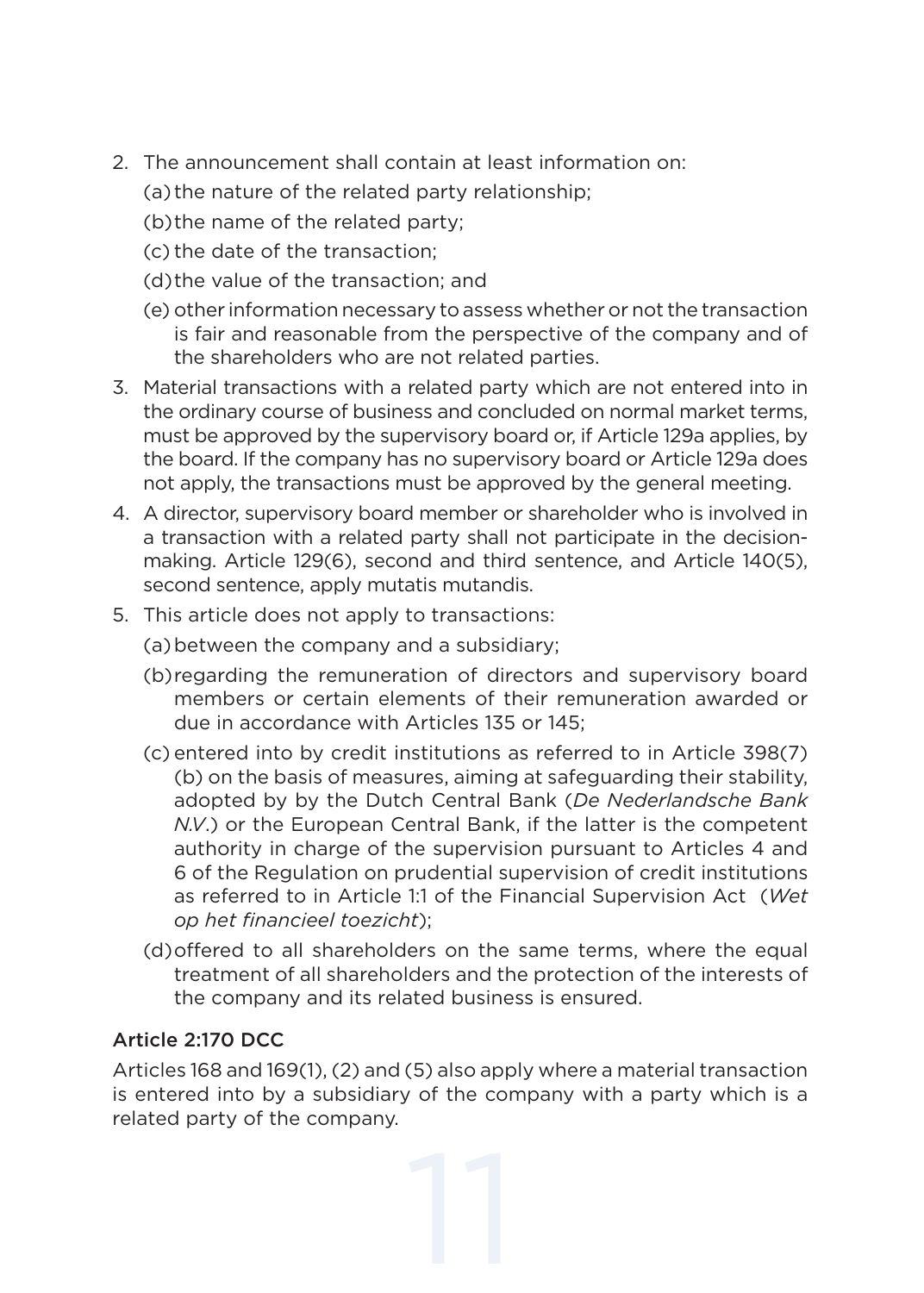### Annex II

# RELATED PARTIES UNDER INTERNATIONAL ACCOUNTING STANDARDS (IAS) 24

#### IAS 24.9

A related party is a person or entity that is related to the entity that is preparing its financial statements (referred to as the 'reporting entity')

- (a)A person or a close member of that person's family is related to a reporting entity if that person:
	- (i) has control or joint control over the reporting entity;
	- (ii) has significant influence over the reporting entity; or
	- (iii) is a member of the key management personnel of the reporting entity or of a parent of the reporting entity.
- (b)An entity is related to a reporting entity if any of the following conditions applies:
	- (i) The entity and the reporting entity are members of the same group (which means that each parent, subsidiary and fellow subsidiary is related to the others).
	- (ii) One entity is an associate or joint venture of the other entity (or an associate or joint venture of a member of a group of which the other entity is a member).
	- (iii) Both entities are joint ventures of the same third party.
	- (iv) One entity is a joint venture of a third entity and the other entity is an associate of the third entity.
	- (v) The entity is a post-employment defined benefit plan for the benefit of employees of either the reporting entity or an entity related to the reporting entity. If the reporting entity is itself such a plan, the sponsoring employers are also related to the reporting entity.
	- (vi) The entity is controlled or jointly controlled by a person identified  $in (a)$ .
	- (vii) A person identified in (a)(i) has significant influence over the entity or is a member of the key management personnel of the entity (or of a parent of the entity).

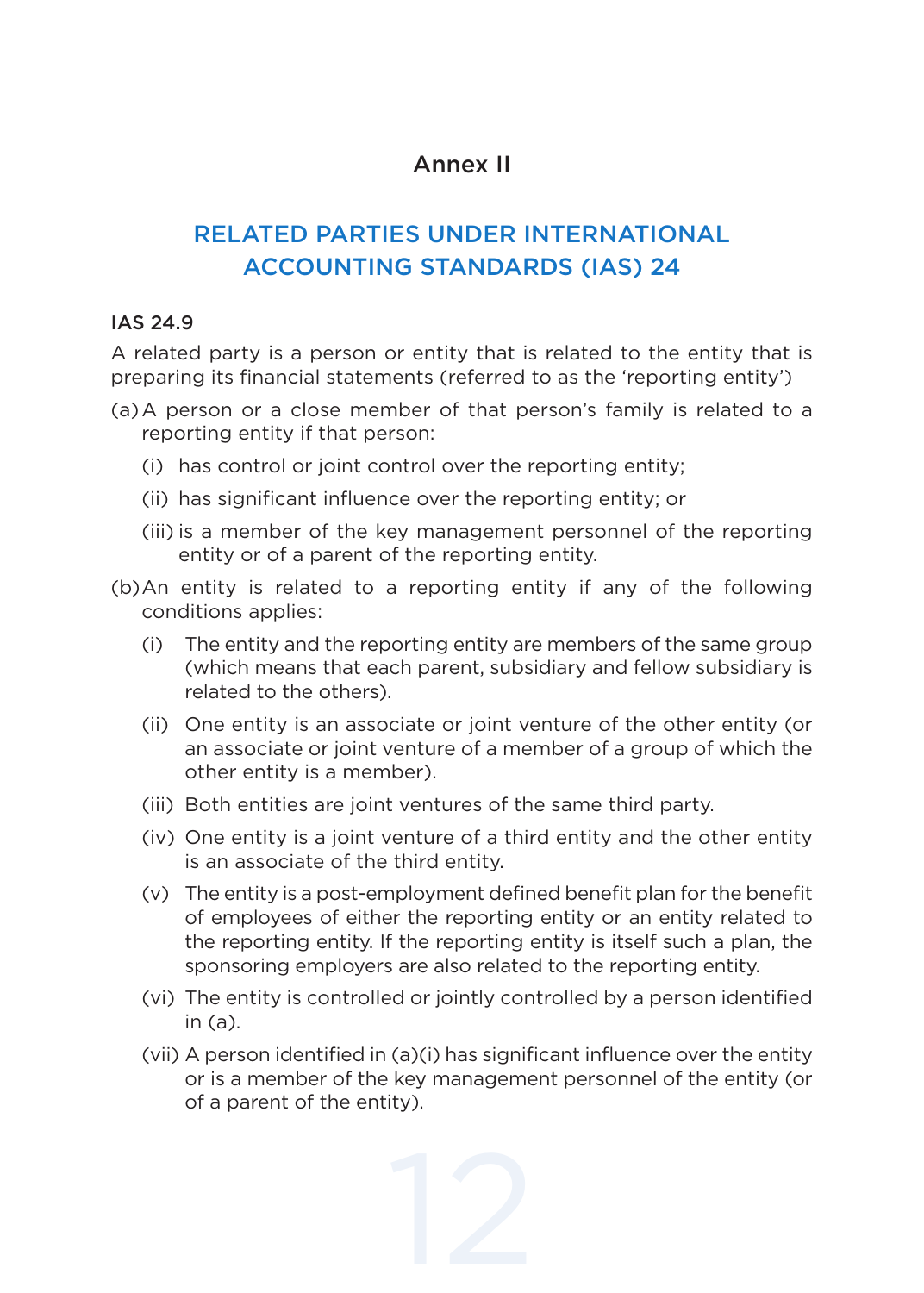(viii) The entity, or any member of a group of which it is a part, provides key management personnel services to the reporting entity or to the parent of the reporting entity.

#### IAS 24.11

The following are deemed not to be related:

- two entities simply because they have a director or key manager in common
- two venturers who share joint control over a joint venture
- providers of finance, trade unions, public utilities, and departments and agencies of a government that does not control, jointly control or significantly influence the reporting entity, simply by virtue of their normal dealings with an entity (even though they may affect the freedom of action of an entity or participate in its decision-making process)
- a single customer, supplier, franchiser, distributor, or general agent with whom an entity transacts a significant volume of business merely by virtue of the resulting economic dependence